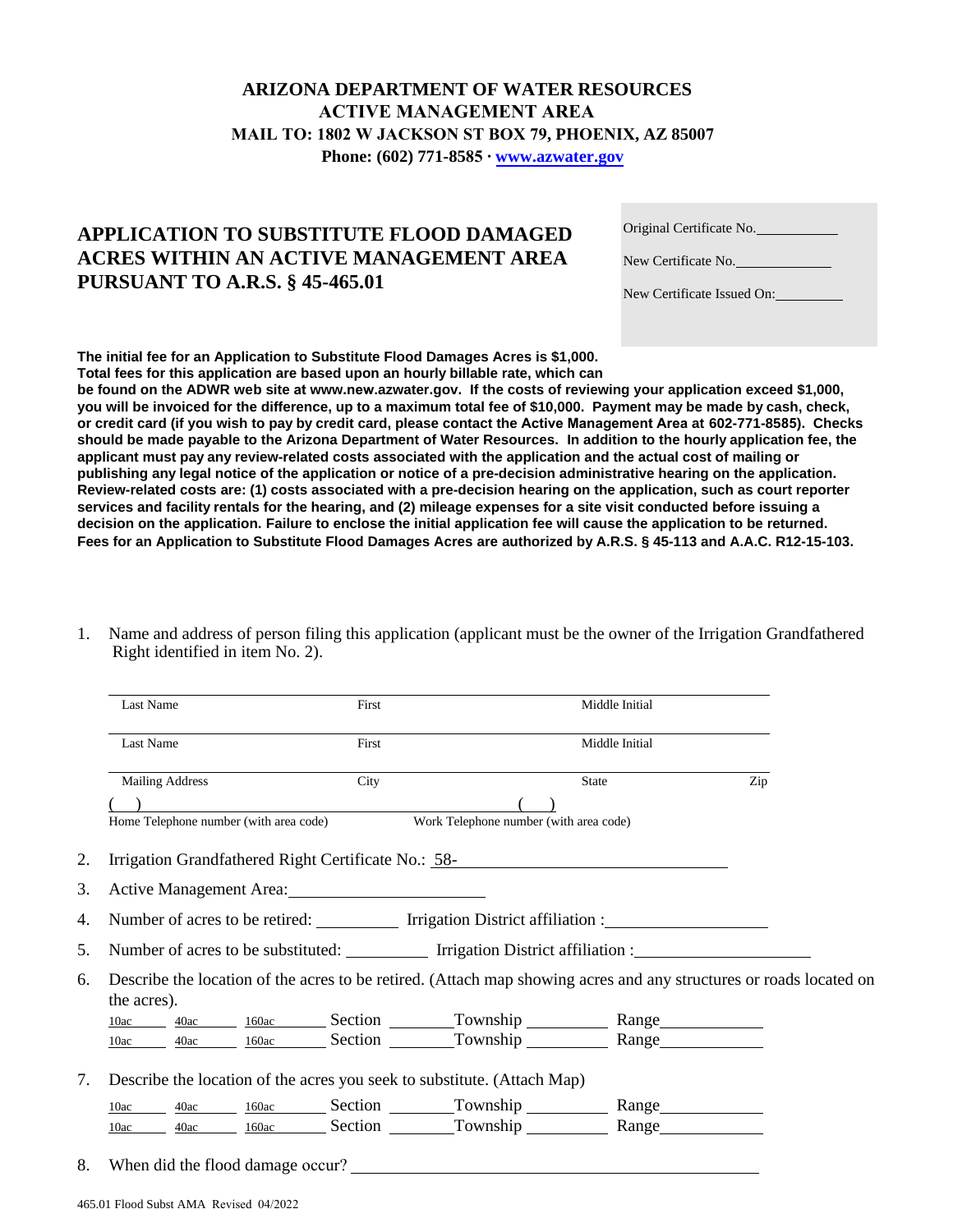|           | ,我们也不会有一个人的人,我们也不会有一个人的人,我们也不会有一个人的人。""我们,我们也不会有一个人的人,我们也不会有一个人的人。""我们,我们也不会有一个人                                                                                                                                                                                                                                                    |  |  |  |  |  |  |
|-----------|-------------------------------------------------------------------------------------------------------------------------------------------------------------------------------------------------------------------------------------------------------------------------------------------------------------------------------------|--|--|--|--|--|--|
|           |                                                                                                                                                                                                                                                                                                                                     |  |  |  |  |  |  |
|           | 10. Please attach an estimate of the cost of restoring the flood damaged acres to irrigation use and an estimate<br>of the cost of bringing the new acres into cultivation. In the restoration costs, indicate the cost of protection<br>the flood damaged acres from a flood of the magnitude of the flood that caused the damage. |  |  |  |  |  |  |
|           | $I (We),$ the applicant(s) named in this application, do hereby certify<br>under the penalty of perjury, that the information contained and statements made herein are to the best of<br>my (our) knowledge and belief, true, correct and complete.                                                                                 |  |  |  |  |  |  |
|           | Dated this $\_\_\_\_$ day of $\_\_\_\_\_\_$ , 20 $\_\_\_\_\,.$                                                                                                                                                                                                                                                                      |  |  |  |  |  |  |
|           | Signature of Owner or Authorized Agent<br><b>Printed Name</b>                                                                                                                                                                                                                                                                       |  |  |  |  |  |  |
|           | Corporation/Company Name<br>Title                                                                                                                                                                                                                                                                                                   |  |  |  |  |  |  |
|           |                                                                                                                                                                                                                                                                                                                                     |  |  |  |  |  |  |
|           | Notary Public                                                                                                                                                                                                                                                                                                                       |  |  |  |  |  |  |
|           | My Commission Expires:                                                                                                                                                                                                                                                                                                              |  |  |  |  |  |  |
|           |                                                                                                                                                                                                                                                                                                                                     |  |  |  |  |  |  |
| <b>Or</b> |                                                                                                                                                                                                                                                                                                                                     |  |  |  |  |  |  |

465.01 Flood Subst AMA Revised 04/2022